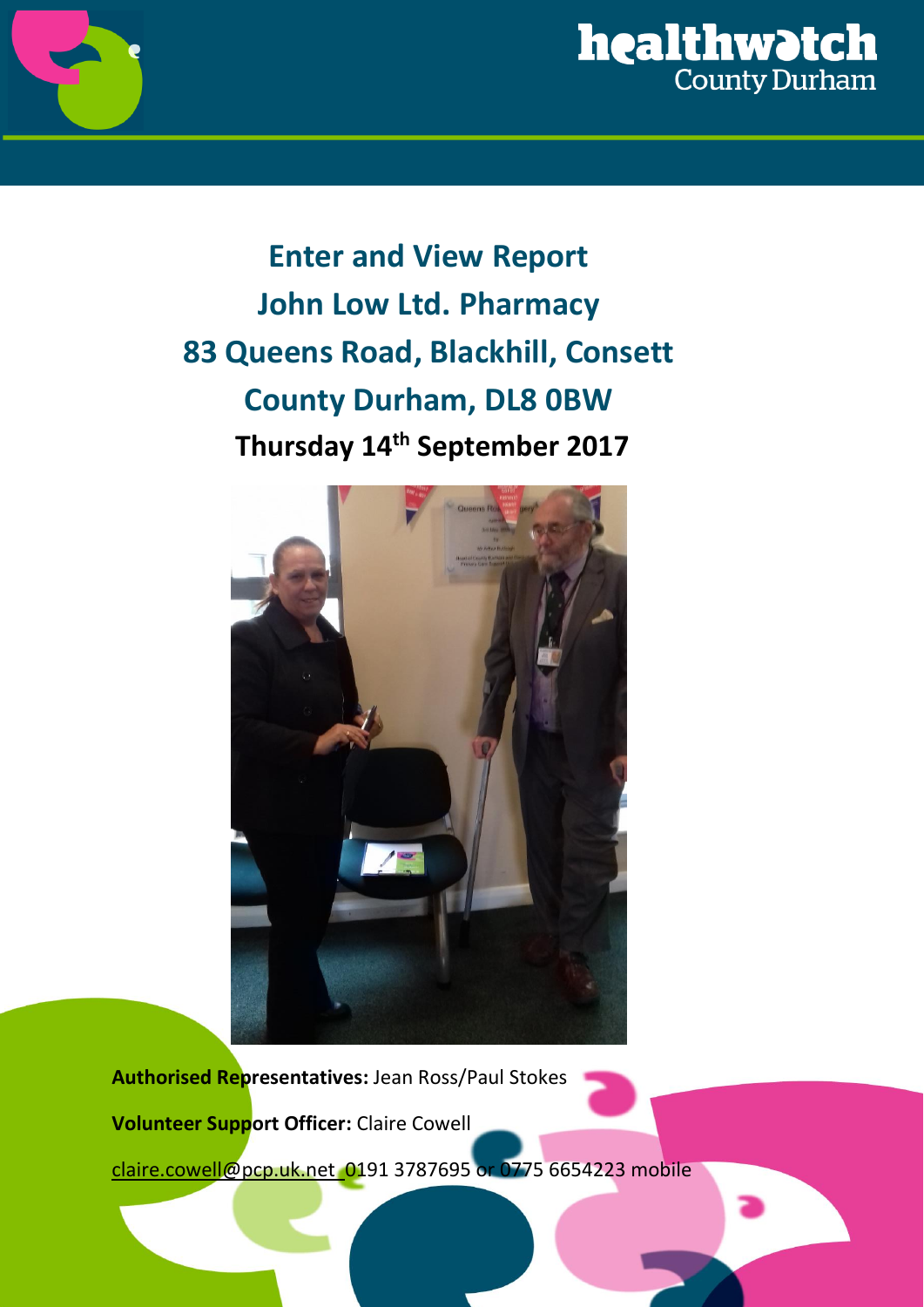#### **Contents**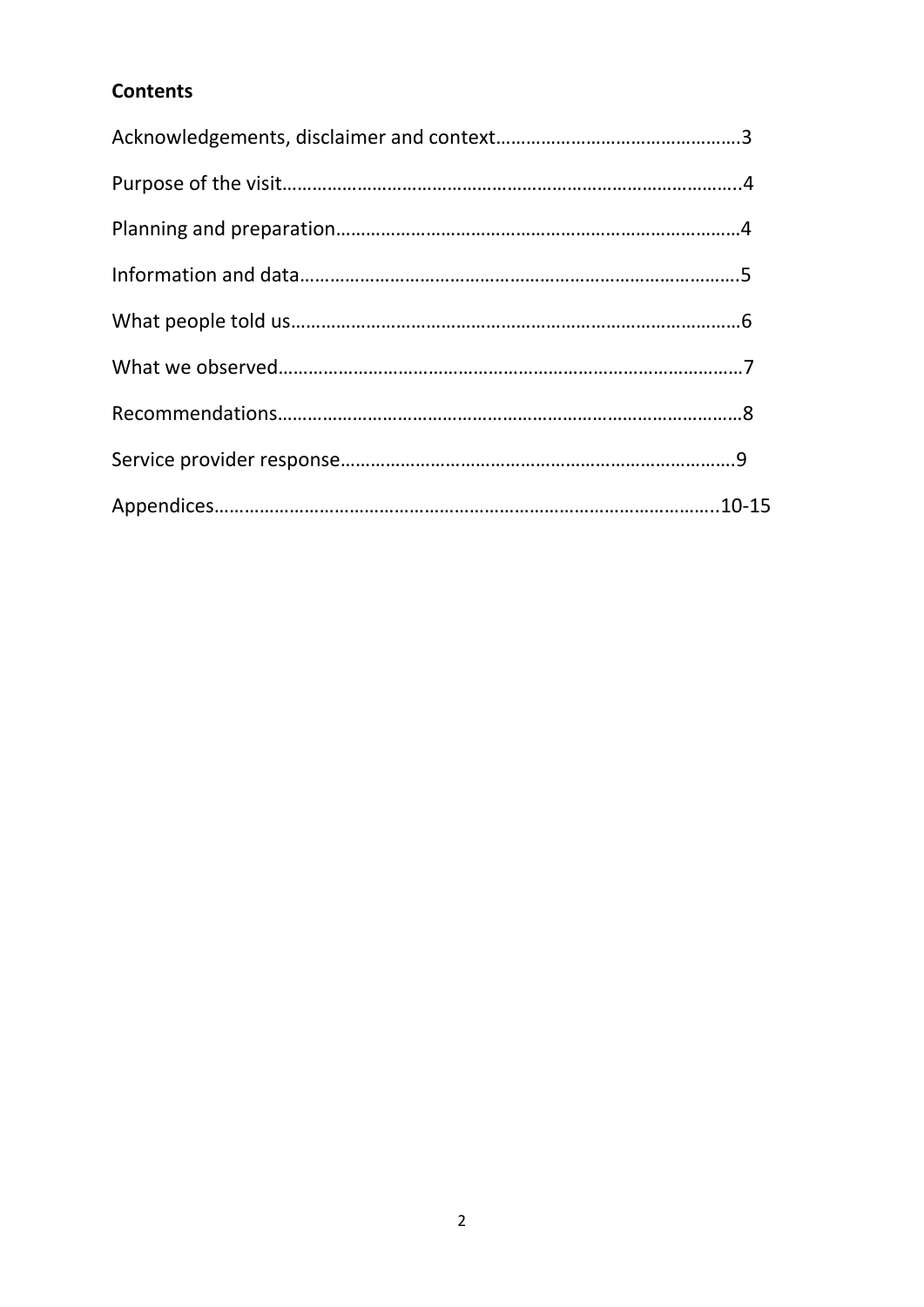#### **Acknowledgements, disclaimer and context**

Healthwatch County Durham would like to thank the service provider, service users, visitors and staff for their contribution to the Enter and View programme.

Please note that this report relates to findings observed on the specific date set out above. Our report is not a representative portrayal of the experiences of all service users and staff, only an account of what was observed and contributed at the time.

Part of the local Healthwatch programme is to carry out Enter and View visits. Local Healthwatch representatives carry out these visits to health and social care services to find out how they are being run and make recommendations where there are areas for improvement. The Health and Social Care Act allows Healthwatch Authorised Representatives to observe service delivery and talk to service users, their families and carers on premises such as hospitals, residential homes, GP practices, dental surgeries, optometrists and pharmacies. Enter and View visits can happen if people tell us there is a problem with a service but, equally, they can occur when services have a good reputation – so we can learn about and share examples of what they do well from the perspective of people who experience the service first hand.

Healthwatch Enter and View are not intended to specifically identify safeguarding issues. However, if safeguarding concerns arise during a visit they are reported in accordance with Healthwatch safeguarding policies. If at any time an Authorised Representative observes anything that they feel uncomfortable about, they need to inform their lead who will inform the service manager, ending the visit.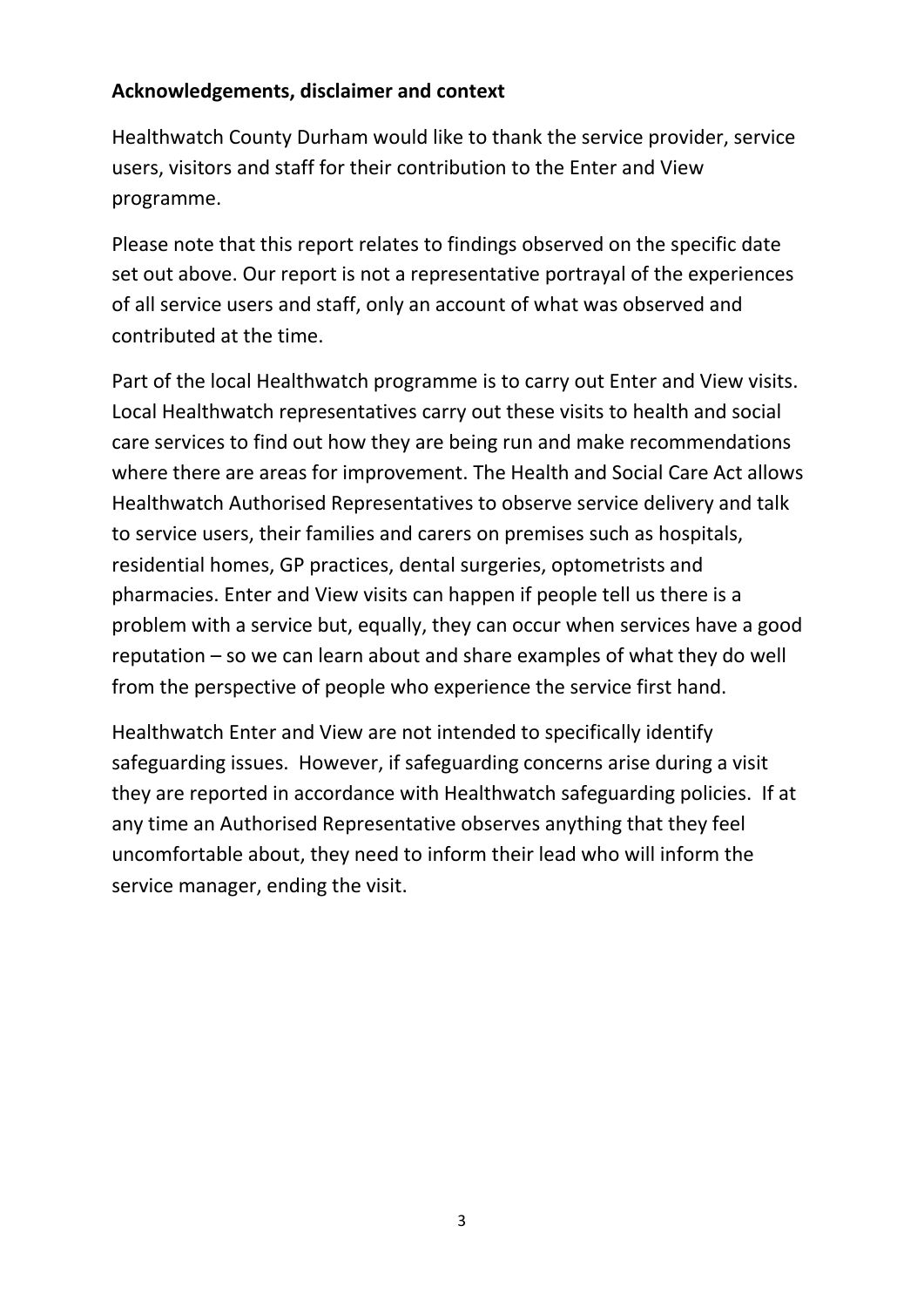#### **Purpose of the visit**

Healthwatch County Durham have carried out Enter and View visits in GP practices that have scored highly in patient satisfaction surveys and CQC inspections, with the aim to learn from and share good practice identified during conversations with patients and from observations on the day.

The same principle is being used here within Pharmacy services. John Low Ltd. Pharmacy, being the one of the first to volunteer to host a visit. It forms part of a wider piece of work looking at people's understanding of and use of pharmacy services on behalf of the Local Pharmaceutical Committee (LPC) and Public Health. This work was agreed by the HWCD Board on 1 June 2017 and published in October 2017.

#### **Planning and preparation**

Three authorised Representatives, Jean Ross, Paul Stokes and Claire Cowell carried out the visit.

Appreciative questions (appendix A) and roles and programme for day (appendix B) were agreed in advance. We advertised the visit (appendix C) and left a comments box and Healthwatch display at the Pharmacy.

The survey used was carefully put together beforehand to reflect the 'positive approach' to be taken. This was circulated to staff, Authorised Representatives and the practice manager for comment.

We realised that there might be people who would like to make a comment about the services who were not going to be around on the day of the visit so the surveys were left one week before the visit on the reception desk with a box for completed surveys to be left in.

Posters were displayed in the pharmacy two weeks before the visit and Dawn Cruickshank and Clare Richardson, Pharmacy Managers, briefed the staff before the day.

We carried out a preparation visit one week before the Enter and View to do a risk assessment and consider areas such as layout, introductions, venue space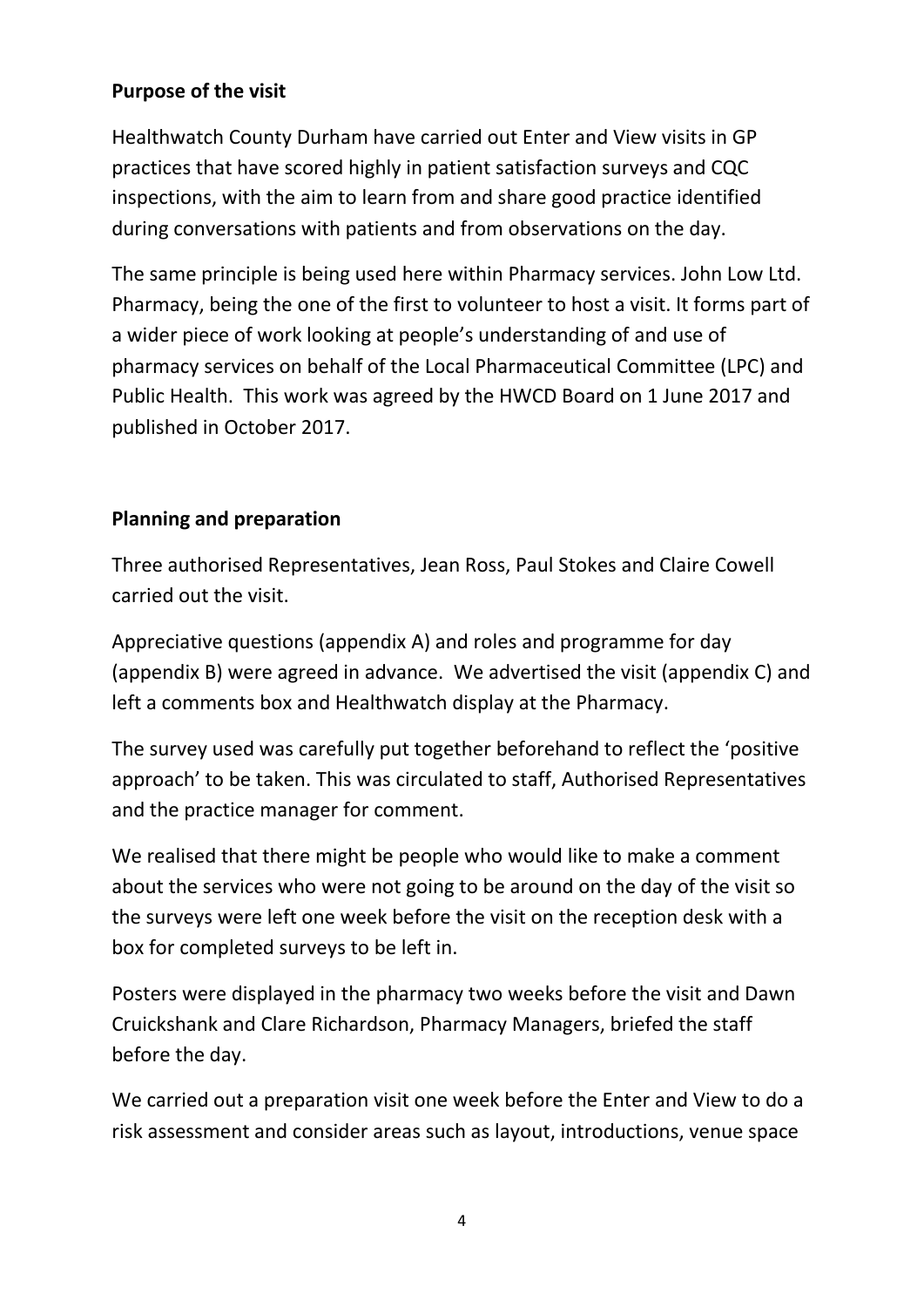and safety procedures, the process for taking photographs and we agreed use of a private space for conversations if needed.

#### **Information and data**

We carried out 19 individual conversations with customers, using a set of appreciative questions to give people the opportunity to describe good practice they had experienced or seen.

We collected one survey which was completed prior to the visit.

We also observed activity during our three hour visit, to collect our own independent impressions of the services, which were recorded during and after the visit.

#### **What people told us**

People shared their experience and opinions, all are noted in Appendix D. Some are unique to the individuals but several trends emerged, which include:

#### **Great staff - helpful, friendly and quick**

"The service is really quick and staff are friendly and very helpful"

"The staff remember me"

"Sometimes I forget my medication-the staff are good at reminding me here"

"Looking out for patients in any way, is important to me, especially older folk"

"I find the staff to be welcoming, polite, considerate and professional"

#### **Great service**

"They always try really hard to sort my problems out for me"

"The service is very quick and efficient"

"One of the best things is the teamwork-everyone works together, we cover for each other, where necessary"

"They are good at recommending things for me"

"The additional services that they run now are useful"

#### **Great Location**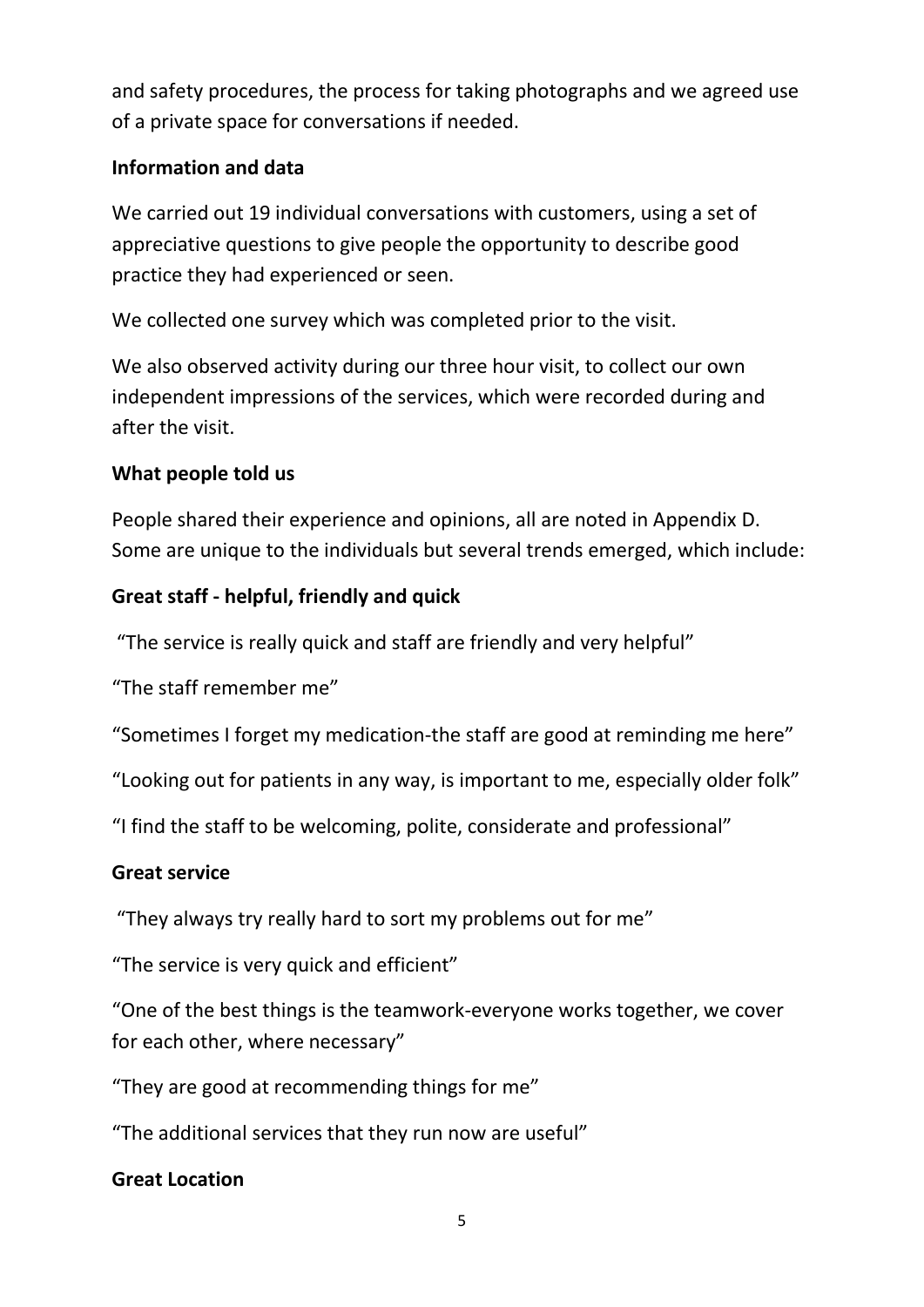"The best thing for me is the proximity to where I live"

"It's convenience-all in one place GP and Pharmacy is the best thing"

"I find it really easy to get to"

### **Satisfaction**

"Nothing to improve-very happy as it is"

"Car Park causes difficulty-why are camera's needed?"

"Could the service be open longer hours, chemist and doctors open the same times?"

"It works-don't change anything"

"Some users find technology difficult so the human touch is very important to maintain"

"Perfect"

### **What we observed**

The customers we observed in John Low Ltd. Pharmacy appeared to be happy with the services overall.

Observations considered the physical space and how it was managed, as well as communication with staff and users. The Pharmacy was very busy on the morning of the visit.

Key areas of observation were:

## **Effectiveness of the physical space, layout and services available**

The car park area seemed to cause frustration for users. Cars were waiting for spaces at times, which created congestion. Users were concerned about logging their registration into the internal monitor correctly. (This error could incur a fine)

There did not seem to be a lot of space between the counter and potential queue of people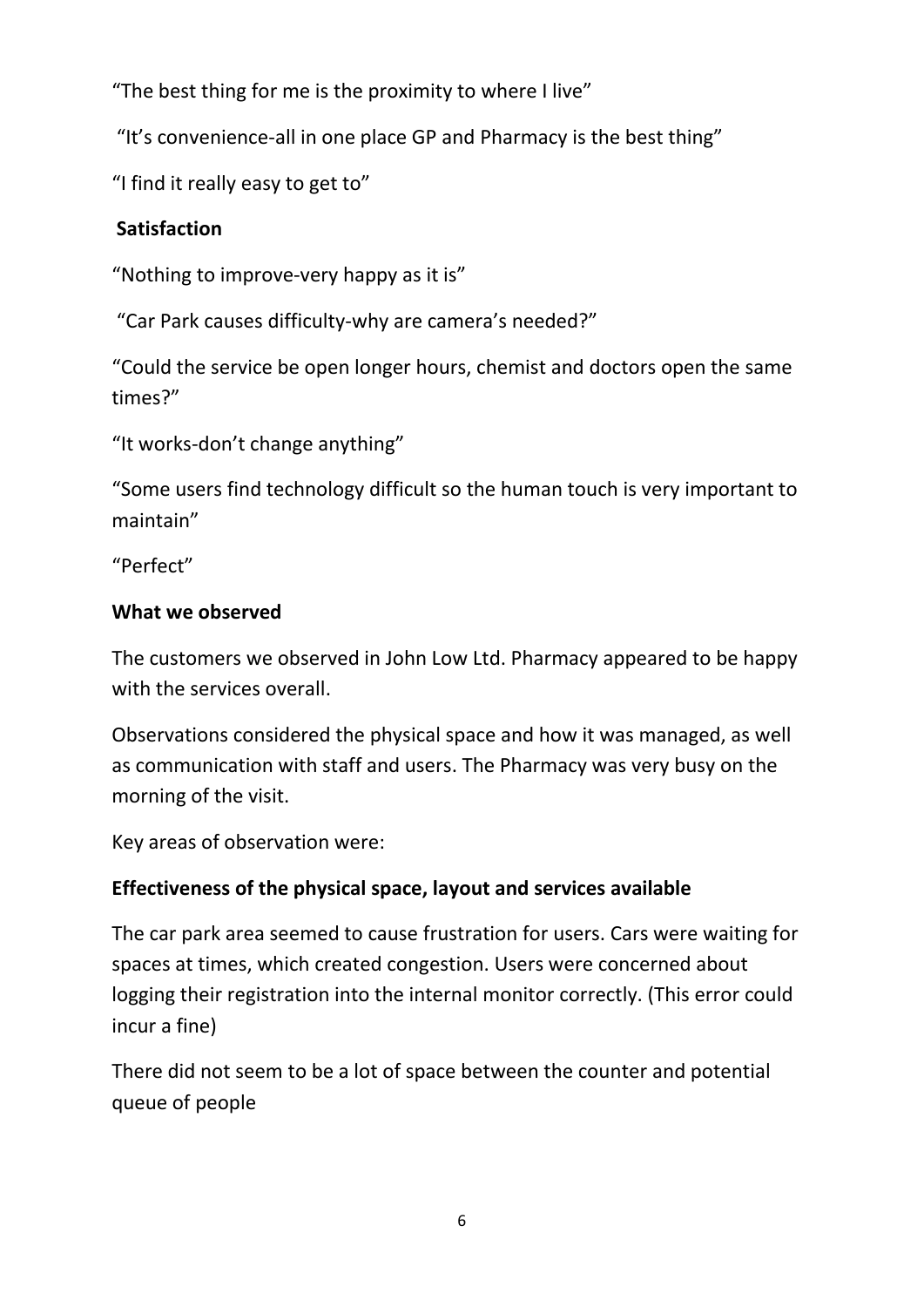The Pharmacy had a very clear list of services available exhibited at the desk, very clear and concise, therefore information on services available was very effectively being communicated

There were six pharmacy assistants working, as well as the head pharmacist which kept things running smoothly. Staff were seen to be offering users the flu jab while they were in

The layout was clean and very tidy (staff regularly were tidying up).

Some items did not seem to be priced

Customers were offered receipts

Both the consultancy room and disabled toilets were appropriate and pleasant

#### **Positive social interaction, communication and customer care**

Assistants asked users to take a seat whilst waiting for their prescription

Staff seemed to know the users personally and often knew names

Users did not wait long at all for their prescriptions or support

The staff came across as friendly and approachable

There was no interference when people were talking and staff were able to talk quietly to people where necessary

Staff were seen advising users about pre-paid prescription charges

Customers were told to avoid a particular time as it would be very busy

#### **Issues that arose**

A couple of elderly users seemed to struggle inputting their registration into the monitor system and had to ask for help (the monitor screen seemed to have to be touched quite firmly, to get it to accept the digits)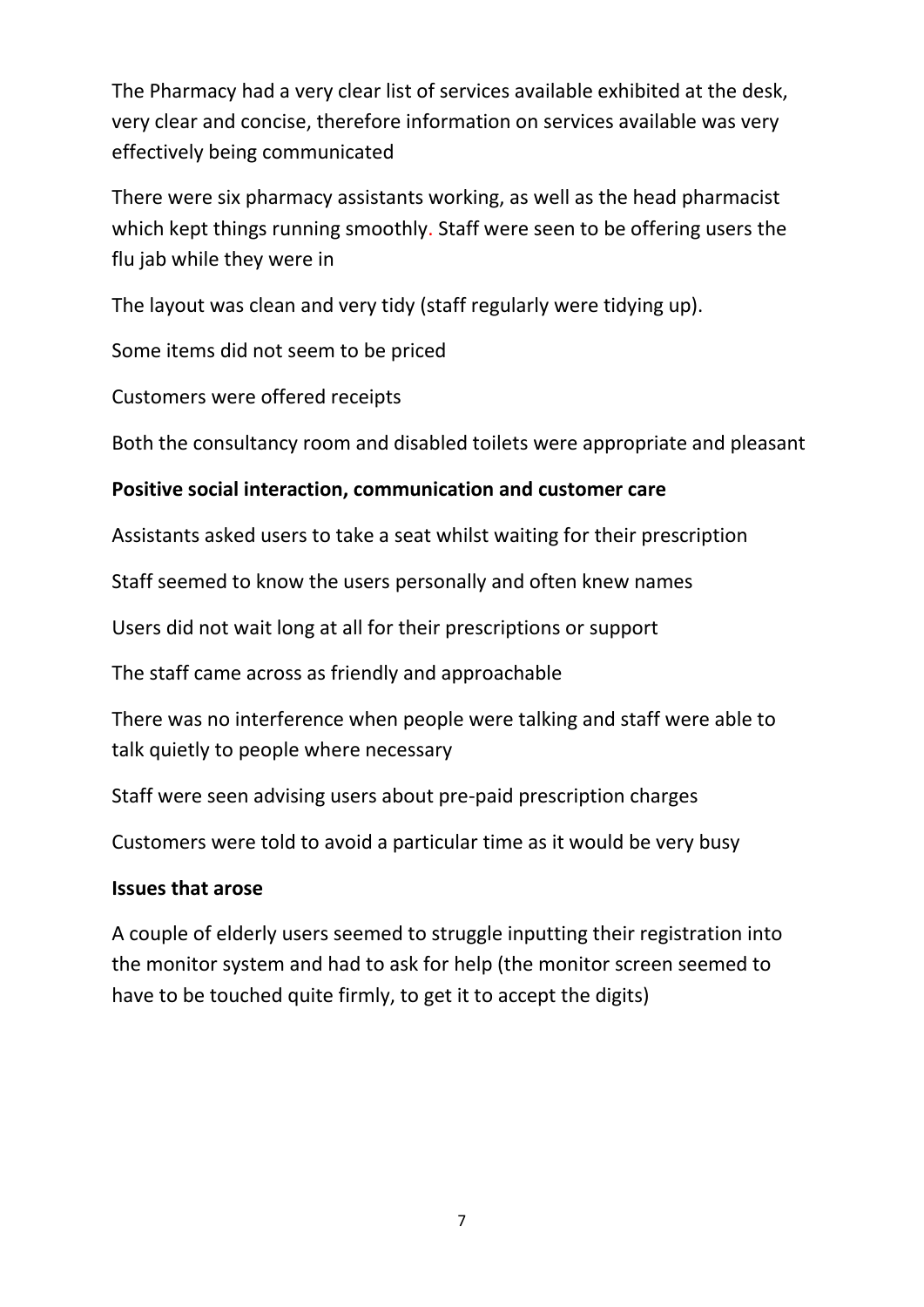**Recommendations** We have listed the recommendations below based on what we were told and what we saw and heard, during the visit.

- 1. Customers told us that staff are friendly, always helpful and polite, yet remain professional and considerate. This makes people feel welcome to the service and confident that they will have a good experience. Customers valued that staff members remembered them personally, this knowledge and understanding also enabled staff to remind individuals about their personal medication and needs. There is a definite feeling that staff are genuinely interested in customer's wellbeing and this should be retained
- 2. The locality of the pharmacy came across as being very important to people, and having the GP and Pharmacy service on one site was the most important element for many customers. The fact that the service was close by to the residential area, and therefore also fairly accessible, came across as satisfactory, for many people. This could be considered by LPC for future planning
- 3. We were told that the service provided here was very quick and efficient. Several customers indicated that the service tries very hard to solve any problems that arise. Staff would often recommend ideas based on the customers' requirements. Customers suggested that good teamwork was evident and staff reinforced this by talking about how cover is managed, so that services are not affected in these cases. It is evident that other services, that the Pharmacy provides now, are also important to people so these should be retained
- 4. There were some concerns raised by users and staff about the car parking system and its technology, users were concerned about making a mistake and incurring a fine, as well as not understanding the requirement for having the camera system in place. Can more be done to support people understanding the system? There was some interest in whether the pharmacy and GP hours of opening were the same, which would be welcomed.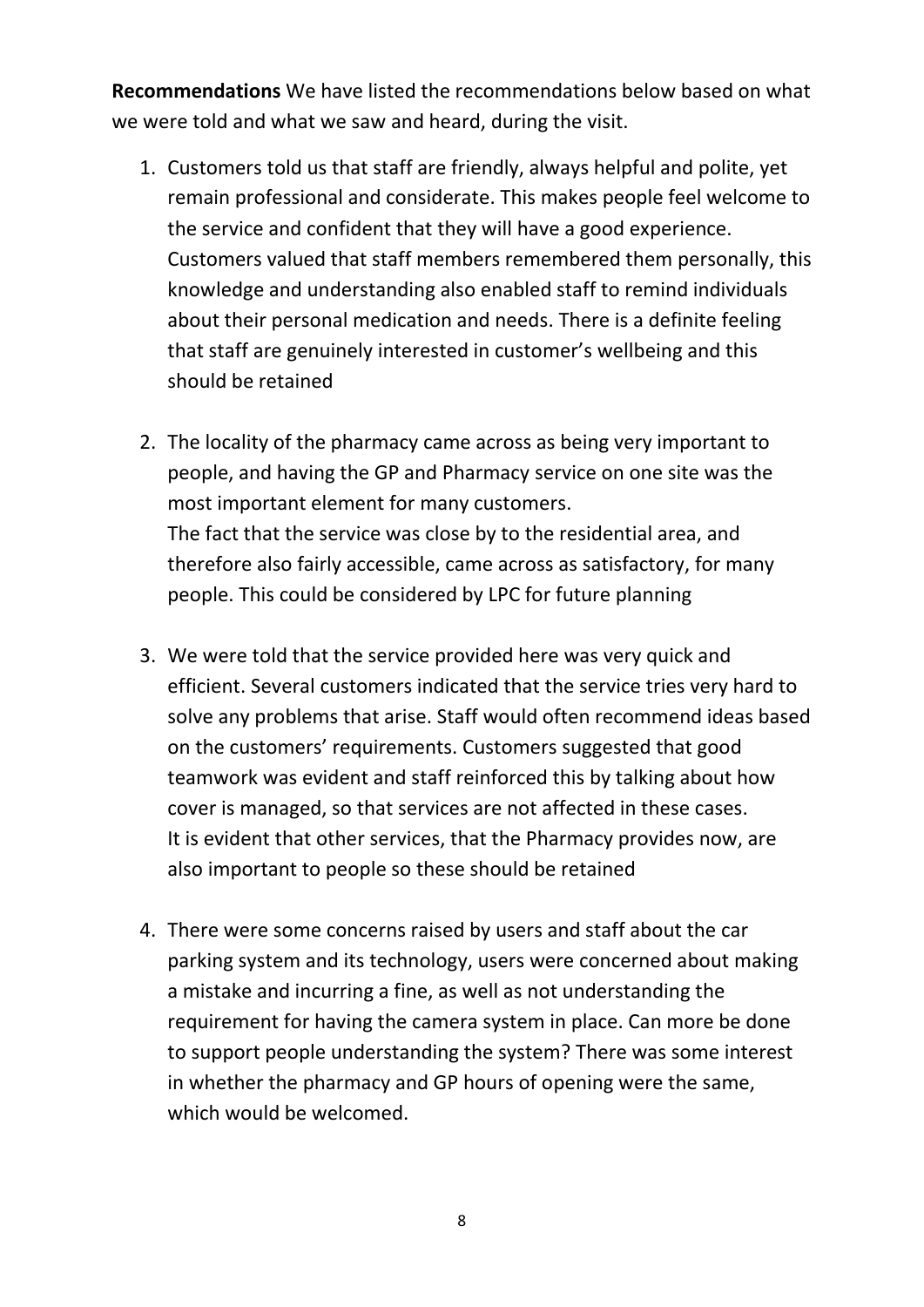#### **Service provider response**

The survey was conducted well by all the people involved and although we were experiencing a busy day it did not feel like it interfered with the service.

I generally would agree with all the findings. As discussed in the report in some cases the issues had been identified earlier on in the pre audit visit. The pharmacy already displays a sign offering help entering car registration numbers at the nearest check-in point which is continuously promoted at the pharmacy desk. Staff are proactive in offering help when observing patients experiencing difficulties.

Opening hours will be reviewed following a feasibility study of late opening verses prescriptions issued. This will be discussed with the directors in the near future.

It is good to know both the patients that participated and the observations from the Representatives were resoundingly positive about the team and the pharmacy. I am so proud of this report.

Dawn Cruickshank (Superintendent Pharmacist) Clare Richardson (Pharmacist)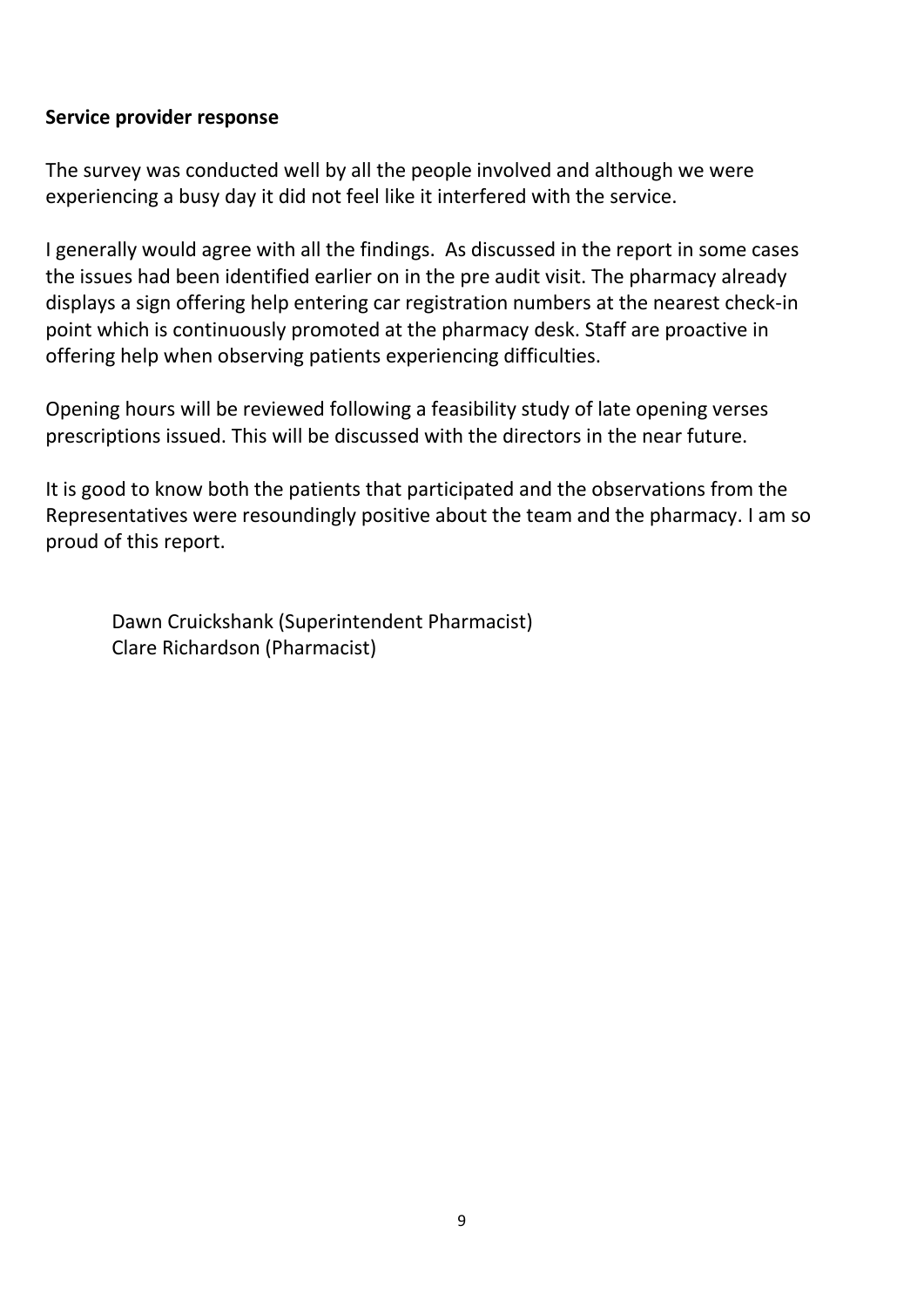#### **Appendices**

#### **Appendix A**

#### **Enter and View Questions for high performing Pharmacy practices in County Durham**

Thank you for your time today. Healthwatch are here to speak to patients about this practice and to hear the stories behind the good work. We will share that learning with other practices and make recommendations about how others could achieve better results.

Please can you tell me about a good experience that you have had at your Pharmacy? (Prompt questions if needed: What made it a positive experience? Who was involved? How did your feel?)

What is the best thing about your Pharmacy? (Prompts: What makes it stand out for you? Why have you chosen this?)

If you could make sure your Pharmacy kept one thing, what would it be? Why is that? (Prompt if needed: one thing could be a service, facility, process, behavior or person)

If your practice could do one thing to make it even better, what would that be?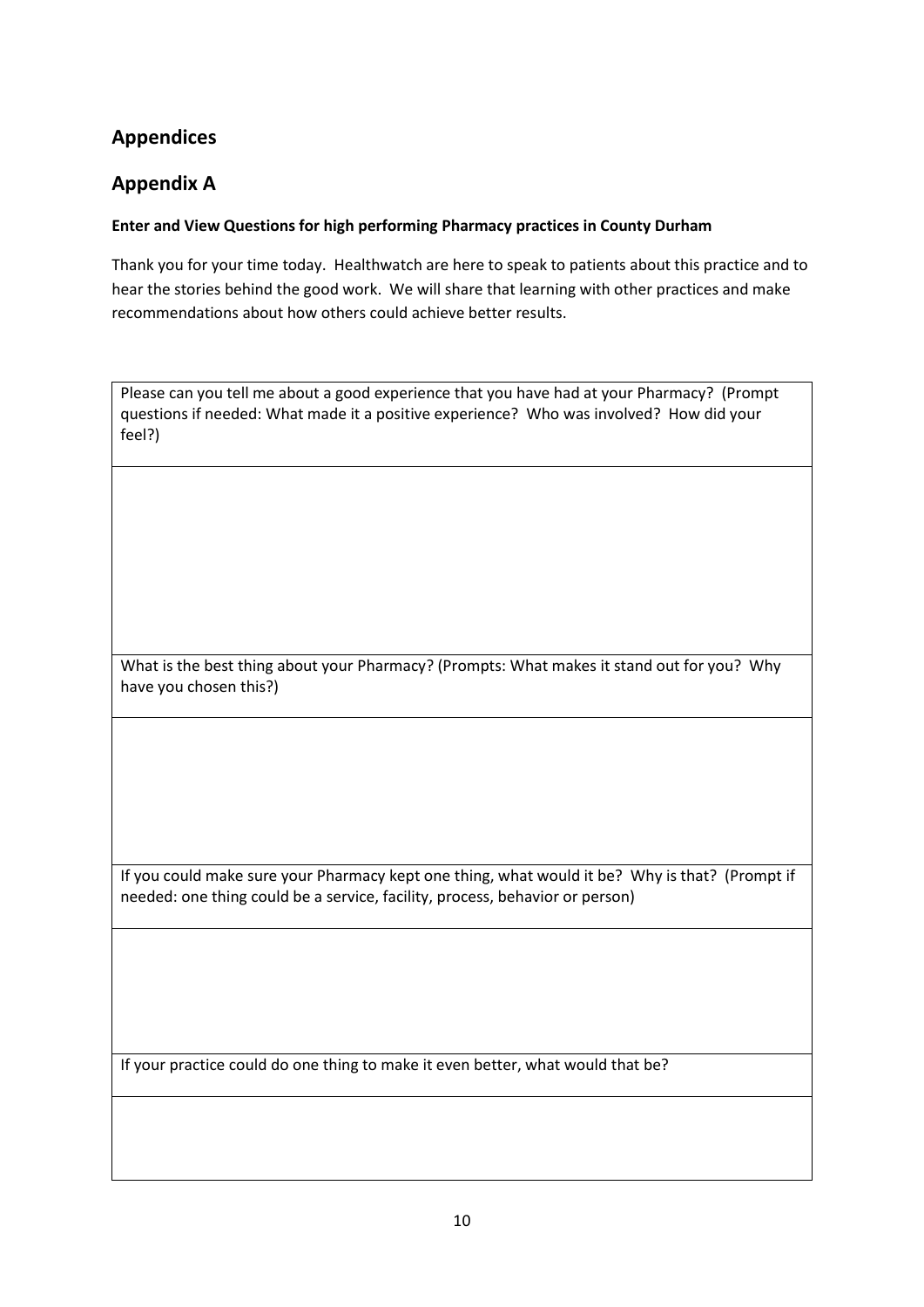**Appendix B**

## **Enter and View-14.9.17**

# **John Low Ltd. Pharmacy, 83 Queens Road, Blackhill, Shotley Bridge**

|               | <b>Programme</b>            |        |
|---------------|-----------------------------|--------|
| 9.30-9.45am   | Photographs/Brief/Programme |        |
| 9.45-10.15am  | Survey                      | Claire |
|               | Survey                      | Jean   |
|               | Observe/Stand/photos        | Paul   |
|               |                             |        |
| 10.15-10.45am | Survey                      | Paul   |
|               | Survey                      | Claire |
|               | Observe/Stand/photos        | Jean   |
|               |                             |        |
| 10.45-11.15am | Survey                      | Jean   |
|               | Survey                      | Paul   |
|               | Observe/Stand/photos        | Claire |
|               |                             |        |

11.15-12noon Evaluate/Findings/Recommendations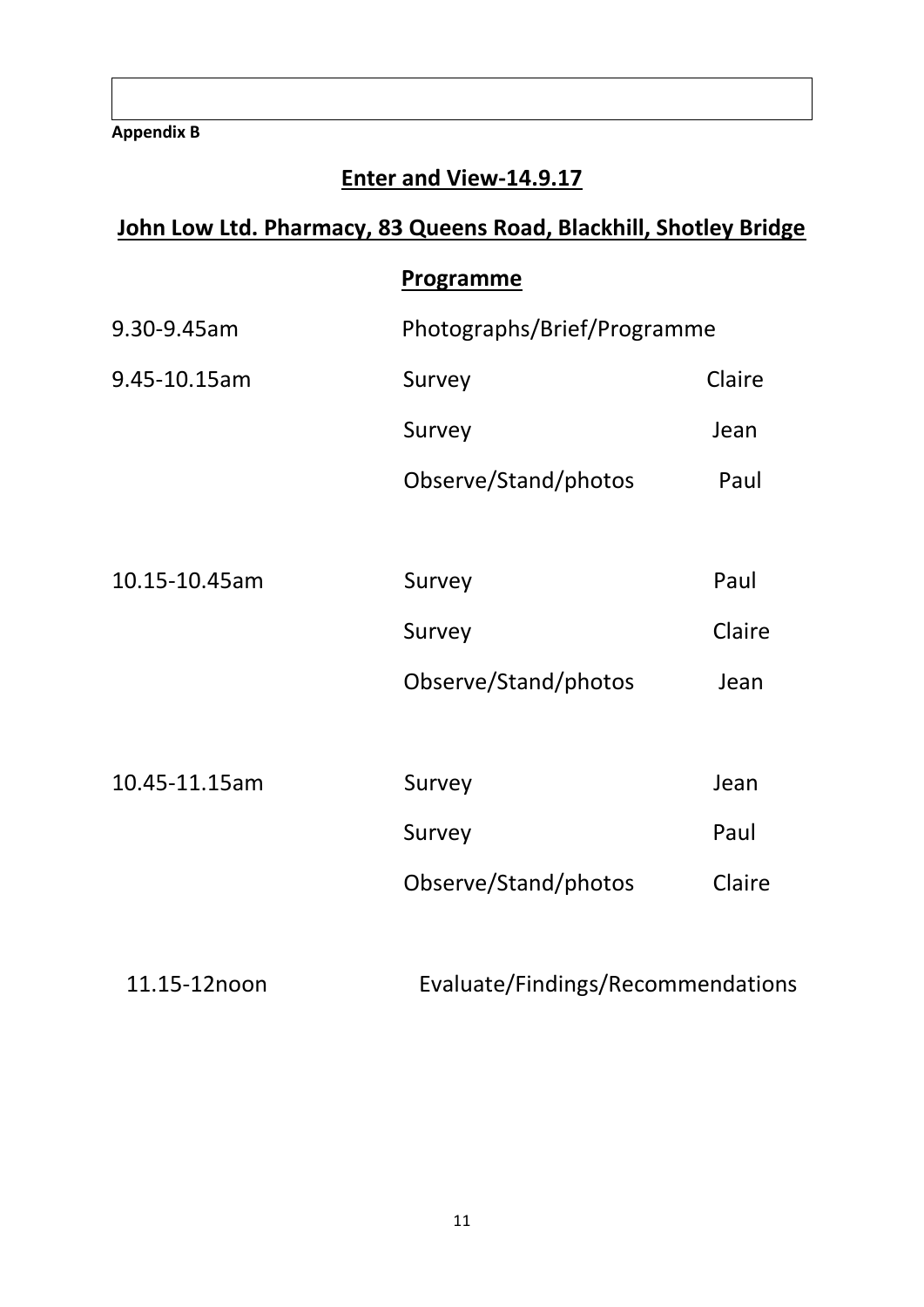

**Appendix C**

# **Tell us about your Pharmacy!**

# **Thursday 14 September 9.30am-**

# **12.00noon 'John Low Ltd'- Pharmacy**

Healthwatch County Durham is your local, independent health and social care champion. We are visiting your Pharmacy to find out what you think about the services it offers and would like to hear from residents, visitors and staff about your experiences.

# **Come and tell us what you think is so good about 'John Low Ltd' Pharmacy**

**[www.healthwatchcountydurham.co.uk](http://www.healthwatchcountydurham.co.uk/)**

Tel: 0191 3787694, Text: 07756 654218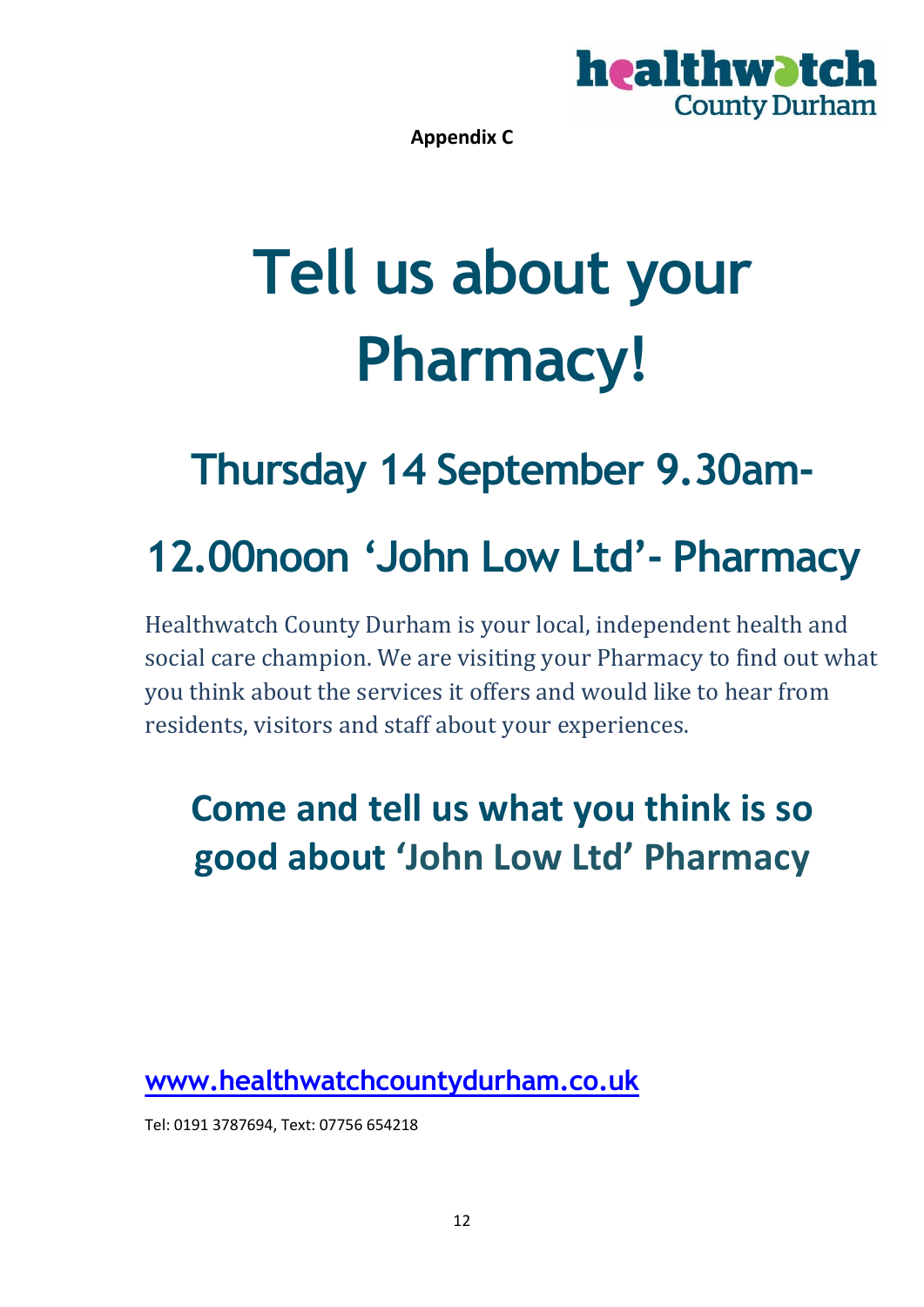#### **Appendix D**

#### **Enter and View Questions for high performing Pharmacy practices in County Durham**

Thank you for your time today. Healthwatch are here to speak to patients about this practice and to hear the stories behind the good work. We will share that learning with other practices and make recommendations about how others could achieve better results.

Please can you tell me about a good experience that you have had at your Pharmacy? (Prompt questions if needed: What made it a positive experience? Who was involved? How did your feel?)

- I often attend the GP here then enjoy fast effective service by the friendly pharmacy staff here/////
- Staff are very helpful /////(Clare //and Heather especially/)
- Timing of getting prescriptions-if there is an error pharmacy gets the brunt although it is more so the GP service error. /
- Staff remember me/
- Sometimes I forget my medication-they are good at reminding me/
- They recommend things for me/
- They are very quick ////
- Med's always in stock/
- Looking out for patients in any way I can, especially older folk/
- Woman's husband had suffered a stroke, he was at home, she was collecting prescriptionspent time asking her how they were doing./
- Really good experience carrying out Health Checks/

What is the best thing about your Pharmacy? (Prompts: What makes it stand out for you? Why have you chosen this?)

- The staffs attitude (Welcoming/polite/considerate/professional)//
- Proximity to where I live/////
- Convenience-all in one place (GP and Pharmacy)/////////
- Easy to get to/
- Very quick and efficient///
- They always try hard to sort my problems out/
- Save you going to GP as staff give good advice /
- Best thing is the teamwork-everyone works together, covers for each other where necessary/
- Seeing us make a difference to people's lives is the best thing about this service./
- 

 $\bullet$ 

If you could make sure your Pharmacy kept one thing, what would it be? Why is that? (Prompt if needed: one thing could be a service, facility, process, behavior or person)

 Don't change anything-especially the staff-'They go out of their way to make the service the best it can be!'///